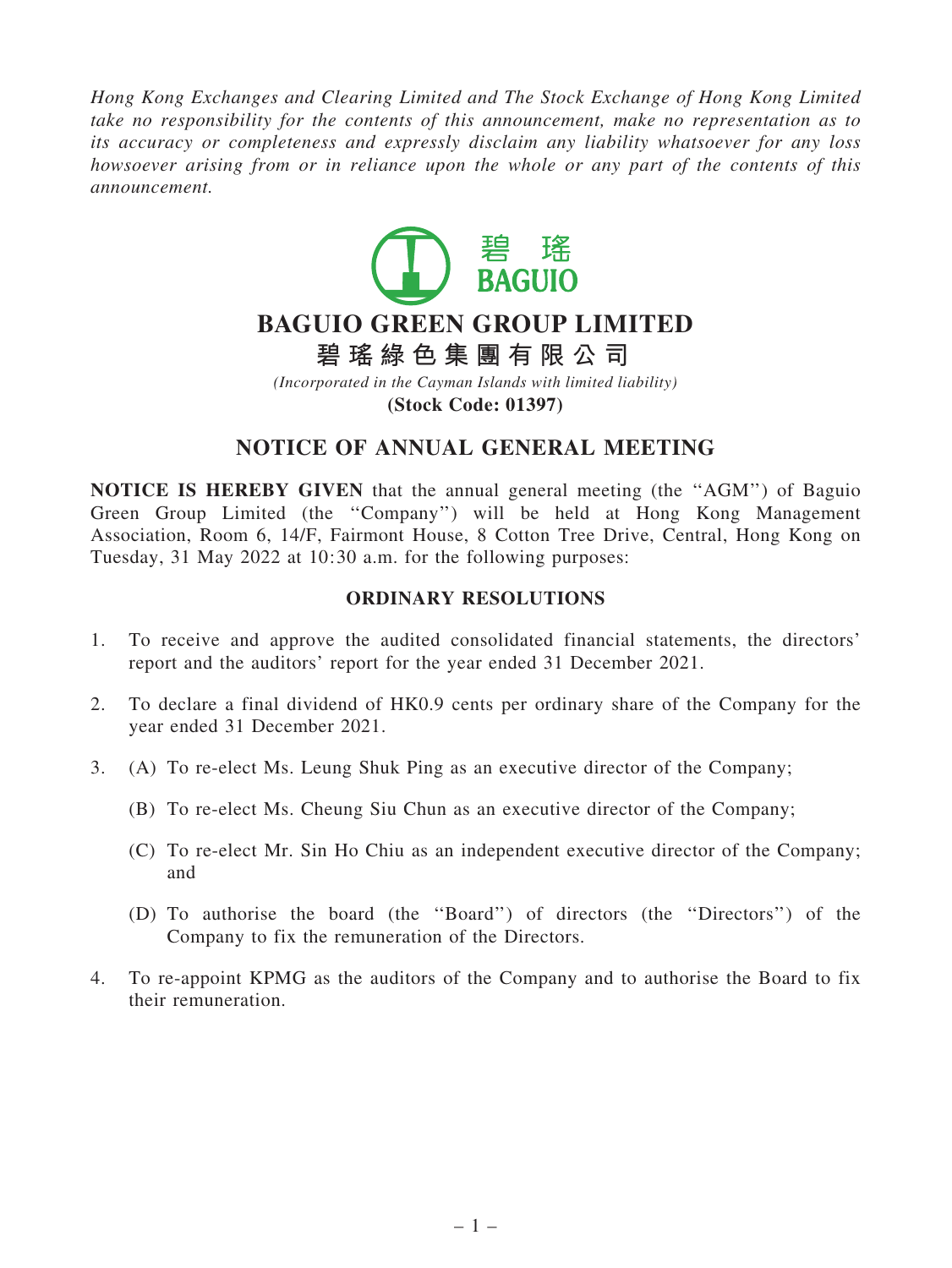- 5. As special business, to consider and, if thought fit, pass with or without amendments, the following resolutions as ordinary resolutions of the Company:
	- $(A)$  "THAT:
		- (a) subject to sub-paragraph (c) below, the exercise by the Directors during the Relevant Period (as hereinafter defined) of all the power of the Company to issue, allot and deal with additional shares of the Company and to make or grant offers, agreements and options, including warrants, bonds, notes and debentures convertible into shares of the Company which would or might require the exercise of such power, subject to and in accordance with all applicable laws and the articles of association of the Company (the ''Articles of Association''), be and is hereby generally and unconditionally approved;
		- (b) the approval in sub-paragraph (a) above shall be in addition to any authorisation given to the Directors and shall authorise the Directors during the Relevant Period to make or grant offers, agreements and options (including warrants, bonds, notes and debentures convertible into shares of the Company) which would or might require the exercise of such power after the end of the Relevant Period;
		- (c) the aggregate nominal amount of the share capital of the Company allotted or agreed conditionally or unconditionally to be allotted (whether pursuant to an option or otherwise) and issued by the Directors pursuant to the approval in sub-paragraphs (a) and (b) above, otherwise than (i) pursuant to a Rights Issue (as hereinafter defined); or (ii) any issue of shares of the Company on the exercise of rights of subscription or conversion under the terms of any warrants of the Company or any bonds, notes, debentures and securities which are convertible into shares of the Company; or (iii) an issue of shares of the Company under any share option scheme or similar arrangement providing for the grant to employees (including directors) of the Company and/or any of its subsidiaries of the rights to subscribe for shares of the Company; or (iv) an issue of shares of the Company in lieu of the whole or part of a dividend on share in accordance with the Articles of Association, shall not exceed 20 per cent of the aggregate nominal amount of the share capital of the Company in issue as at the date of the passing of this resolution, and the said approval shall be limited accordingly; and
		- (d) for the purposes of this resolution:

"Relevant Period" means the period from the date of the passing of this resolution until whichever is the earliest of:

- (i) the conclusion of the next annual general meeting of the Company;
- (ii) the expiration of the period within which the next annual general meeting of the Company is required by the Articles of Association or any applicable laws of the Cayman Islands to be held; or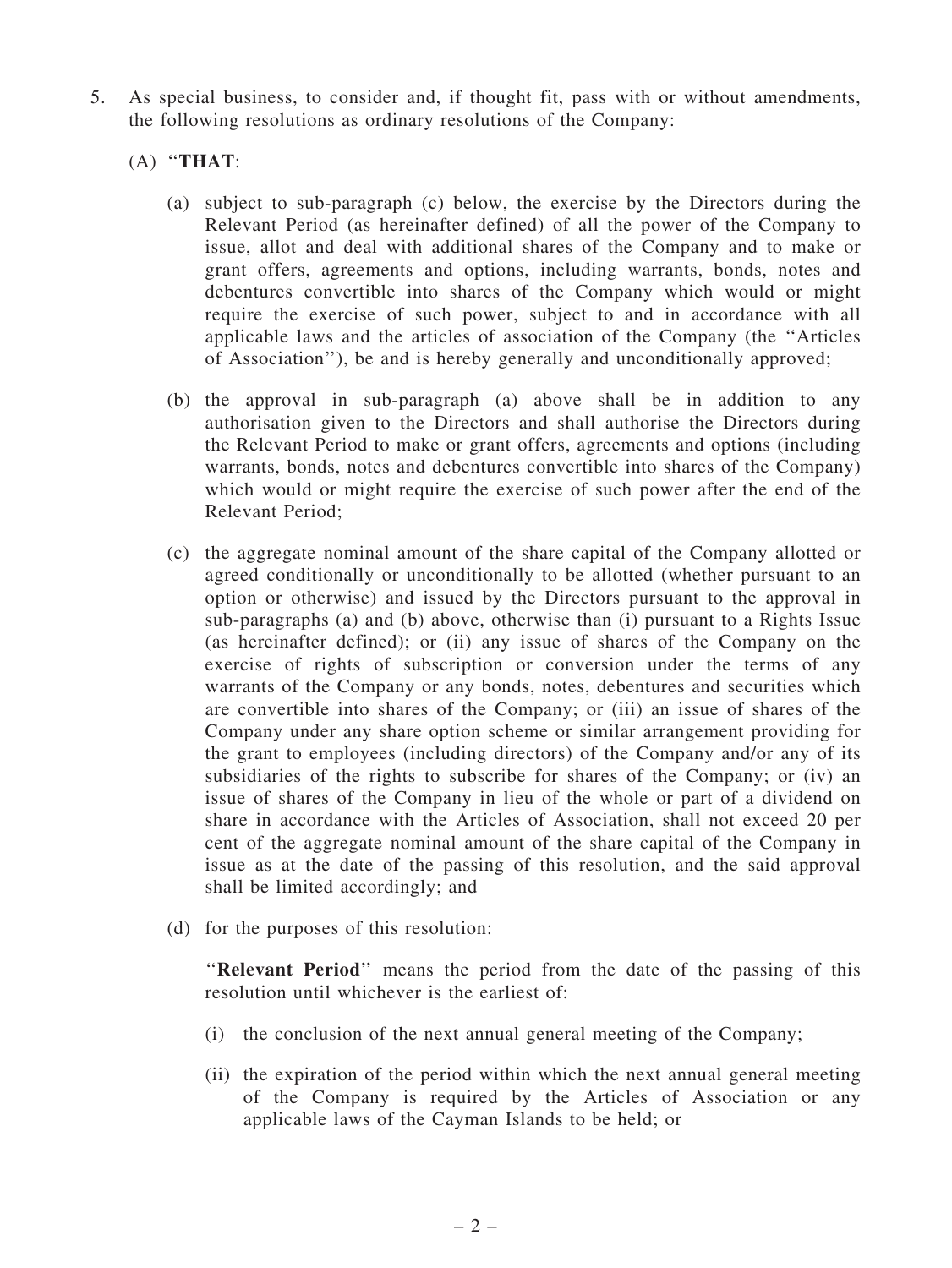(iii) the revocation or variation of the authority given under this resolution by an ordinary resolution of the shareholders of the Company in general meeting.

"Rights Issue" means an offer of shares of the Company open for a period fixed by the Directors to the holders of shares of the Company whose names appear on the register of members of the Company on a fixed record date in proportion to their then holdings of such shares as at that date (subject to such exclusions or other arrangements as the Directors may deem necessary or expedient in relation to fractional entitlements or having regard to any restrictions or obligations under the law of, or the requirements of any recognized regulatory body or any stock exchange in, any territory applicable to the Company).''

#### $(B)$  "THAT:

- (a) subject to sub-paragraph (b) below, the exercise by the Directors during the Relevant Period (as hereinafter defined) of all the powers of the Company to buy back shares of the Company on The Stock Exchange of Hong Kong Limited (the ''Stock Exchange'') or on any other stock exchange on which the shares of the Company may be listed and recognised by the Securities and Futures Commission and the Stock Exchange for this purpose, subject to and in accordance with all applicable laws and the requirements of the Rules Governing the Listing of Securities on the Stock Exchange or any other stock exchange as amended from time to time, be and is hereby generally and unconditionally approved;
- (b) the approval in sub-paragraph (a) of this resolution shall be in addition to any other authorisation given to the Directors and shall authorise the Directors on behalf of the Company during the Relevant Period to procure the Company to purchase its securities at a price determined by the Directors;
- (c) the aggregate nominal amount of the shares of the Company to be bought back by the Company pursuant to the approval in sub-paragraphs (a) and (b) above shall not exceed 10 per cent of the aggregate nominal amount of the issued share capital of the Company as at the date of passing this resolution, and the said approval shall be limited accordingly; and
- (d) for the purposes of this resolution:

"Relevant Period" means the period from the date of the passing of this resolution until whichever is the earliest of:

- (i) the conclusion of the next annual general meeting of the Company;
- (ii) the expiration of the period within which the next annual general meeting of the Company is required by the Articles of Association or any applicable laws of the Cayman Islands to be held; or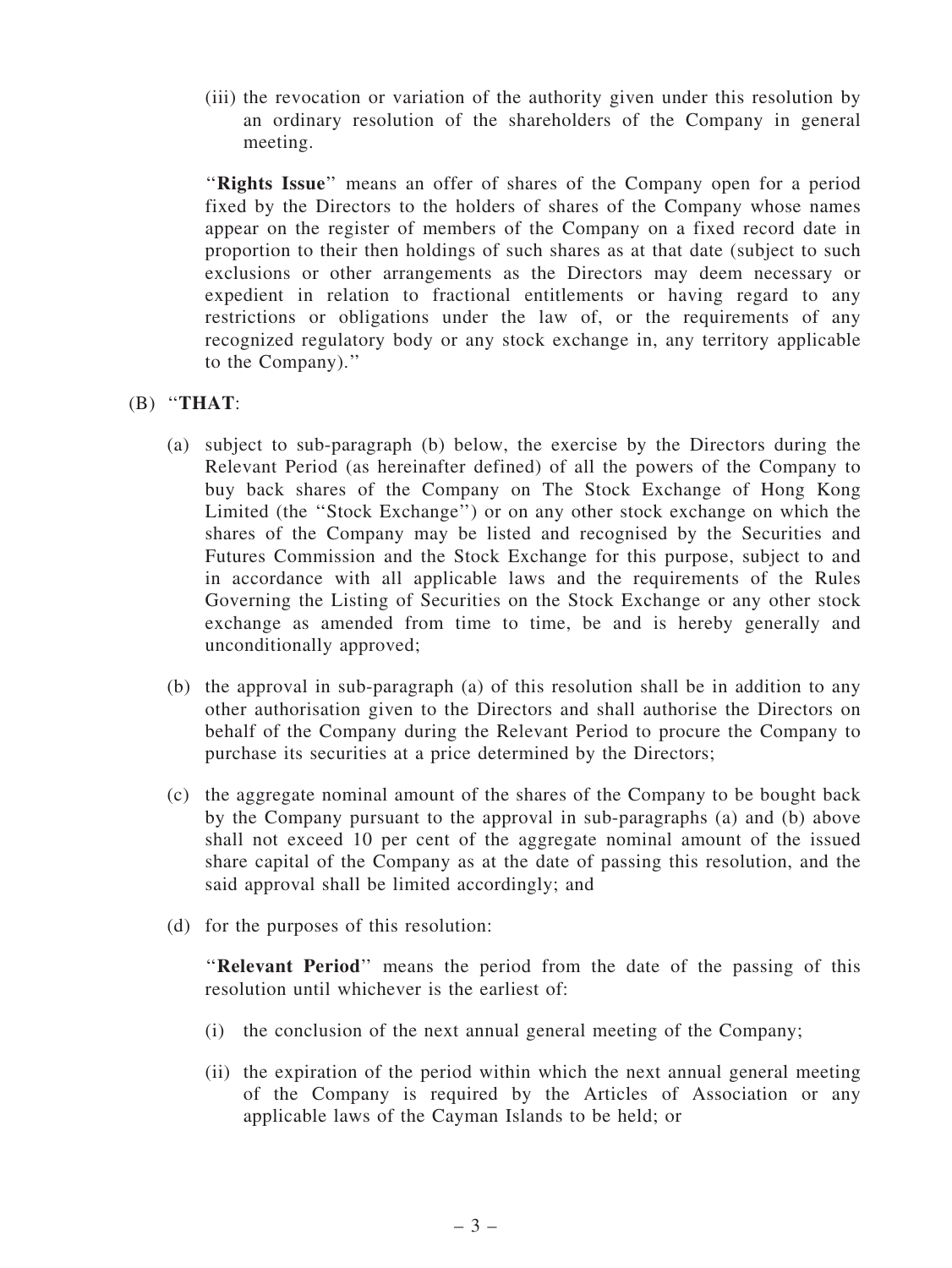- (iii) the revocation or variation of the authority given under this resolution by an ordinary resolution of the shareholders of the Company in general meeting.''
- (C) "THAT, conditional upon resolutions numbered  $5(A)$  and  $5(B)$  as set out in the notice convening this meeting being passed, the aggregate nominal amount of the issued shares in the capital of the Company which are bought back by the Company under the authority granted to the Directors pursuant to and in accordance with the said resolution numbered 5(B) above shall be added to the aggregate nominal amount of the share capital that may be allotted, issued or dealt with or agreed conditionally or unconditionally to be allotted, issued and dealt with by the Directors pursuant to and in accordance with the resolution numbered  $5(A)$ as set out in the notice convening this meeting, provided that such extended amount shall not exceed 10 per cent of the aggregate nominal amount of the share capital of the Company in issue as at the date of the passing of this resolution.''

#### SPECIAL RESOLUTION

6. To consider and, if thought fit, to pass with or without amendments, the following resolution as a special resolution of the Company:

''THAT the second amended and restated memorandum and articles of association of the Company (the ''New Memorandum and Articles of Association'') (a copy of which has been produced to this meeting and marked "A" and initialed by the chairman of this meeting for the purpose of identification) be and are hereby approved and adopted as the New Memorandum and Articles of Association of the Company in substitution for and to the exclusion of the existing amended and restated memorandum and articles of association of the Company with immediate effect after the close of this meeting and that any one Director or company secretary of the Company be and are hereby authorised to do all things necessary to implement the adoption of the New Memorandum and Articles of Association of the Company.''

> By order of the Board of Baguio Green Group Limited Ng Wing Hong *Chairman*

Hong Kong, 28 April 2022

*Notes:*

- (1) A shareholder entitled to attend and vote at the meeting may appoint another person as his or her proxy to attend and to vote instead of him or her. A proxy need not be a shareholder of the Company.
- (2) In the case of joint holders of any share, any one of such persons may vote at the said meeting, either personally or by proxy, in respect of such share as if he or she was solely entitled thereto, but if more than one of such joint holders is present at the said meeting, personally or by proxy, that one of the said persons so present whose name stands first on the register of members in respect of such share shall alone be entitled to vote in respect thereof.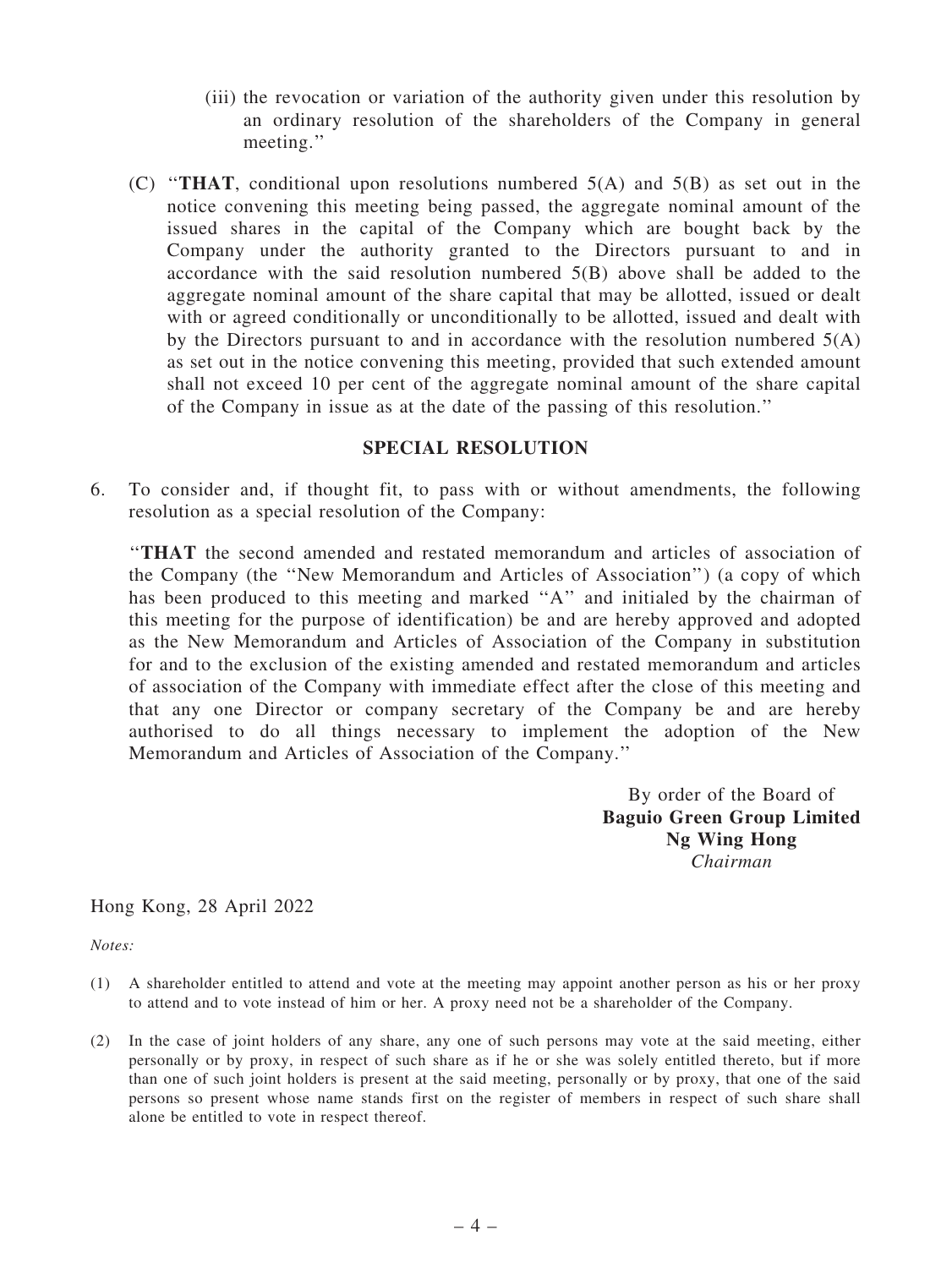- (3) In order to be valid, the form of proxy together with the power of attorney or other authority (if any) under which it is signed or a notarially certified copy of that power or authority, must be deposited at the Company's branch share registrar, Tricor Investor Services Limited, at Level 54, Hopewell Centre, 183 Queen's Road East, Hong Kong not less than 48 hours before the time appointed for holding the meeting. Completion and return of the form of proxy will not preclude shareholders from attending and voting in person should they wish to do so.
- (4) Arrangements for coronavirus disease:

Taking into account of the recent development of the epidemic caused by the coronavirus disease (''COVID-19''), the Company will implement the following prevention and control measures at the AGM against the epidemic to protect the shareholders from the risk of infection:

- (A) Compulsory body temperature check will be conducted for every shareholder or proxy at the entrance of the venue. Any person with a body temperature of over 37.5 degrees Celsius, exhibiting flu-like systems or is otherwise unwell will not be admitted to the venue.
- (B) Every shareholder or proxy is required to wear surgical face mask throughout the meeting, and to maintain a safe distance between seats.
- (C) No refreshment will be served.
- (D) No souvenir or coupon will be distributed.

Attendees who do not comply with the precautionary measures (A) to (D) above may be denied entry to the AGM, at the absolute discretion of the Company as permitted by law. As a precautionary safety measure, seating at the AGM will be arranged so as to reduce interaction between participants.

#### Due to the constantly evolving COVID-19 pandemic situation in Hong Kong, the Company may be required to change the AGM arrangements at short notice. Shareholders should check the websites of the Company (www.baguio.com.hk) and the Stock Exchange (www.hkexnews.hk) for future announcements and updates on the AGM arrangements.

Should the COVID-19 pandemic situation continue to affect Hong Kong at or around the time of the AGM, Shareholders should regularly assess for themselves potential risks associated with, and whether they should attend, the physical AGM.

While the Company proposes and endeavours to implement a number of measures to safeguard the health and safety of the attendees, no obligation or liability whatsoever will be assumed by the Company in connection with the successful implementation or otherwise of any or all of those measures.

Furthermore, the Company wishes to advise the shareholders, particularly shareholders who are subject to quarantine in relation to the COVID-19, that they may appoint any person or the chairman of the AGM as a proxy to vote on the resolutions, instead of attending the AGM in person.

- (5) If a Black Rainstorm Warning Signal or a tropical cyclone warning signal number 8 is hoisted or remains hoisted at 8:30 a.m. on the date of the meeting, the meeting will be adjourned until further notice. Further announcement notifying shareholders of the details (including the date, time and venue) of the adjourned meeting will be posted on the websites of the Company (www.baguio.com.hk) and the Stock Exchange (www.hkexnews.hk). The meeting will be held as scheduled when an Amber or a Red Rainstorm Warning Signal is in force. Shareholders should decide on their own whether they would attend the meeting under bad weather conditions bearing in mind their own situations.
- (6) The Chinese translation of this notice is for reference only, and in case of any inconsistency, the English version shall prevail.